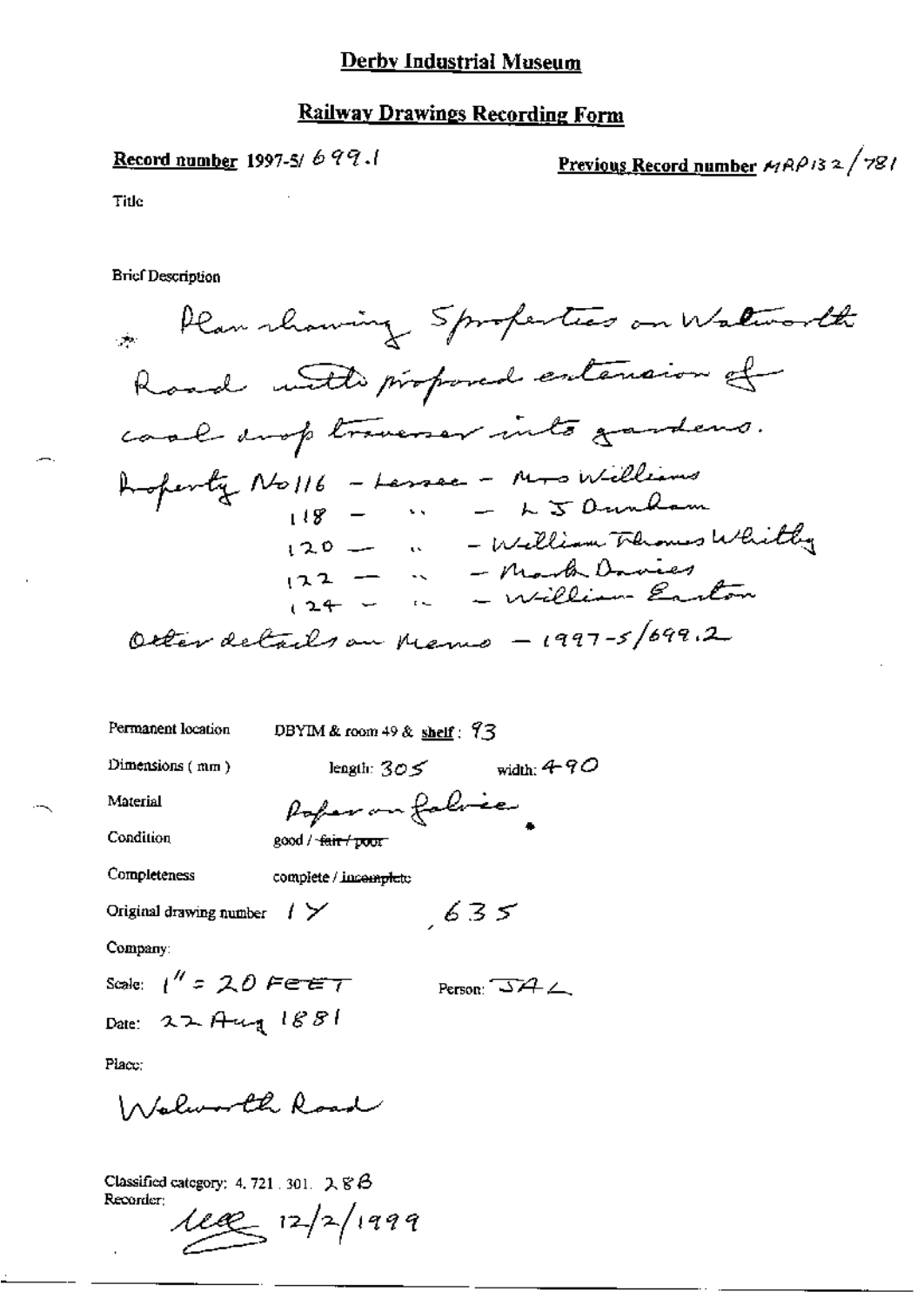#### Derby Industrial Museum

#### **Railway Drawings Recording Form**

# Record number 1997-5/699.2

Previous Record number 14 R P132/781

Title

**Brief Description** 

Memo from draughstman fas replating houses sactado of role. Planon 1997-5/699.1

DBYIM & room 49 & shelf:  $29/27/6$   $B_{\text{wpc}}$   $S83/0$ Permanent location

Dimensions (mm)

length:  $185$  width:  $185$ 

Material

Paper

Condition

good / fair / poor

Completeness

complete / incomplete-

Original drawing number

Company:

Scale:

Person:  $\mathbb{E} \mathbb{A} L$ 

Date:  $25444$   $188$ 

Place:

Walworth Road

Classified category:  $4$  721, 301,  $288$ Recorder:  $\mu$ ue 12/1999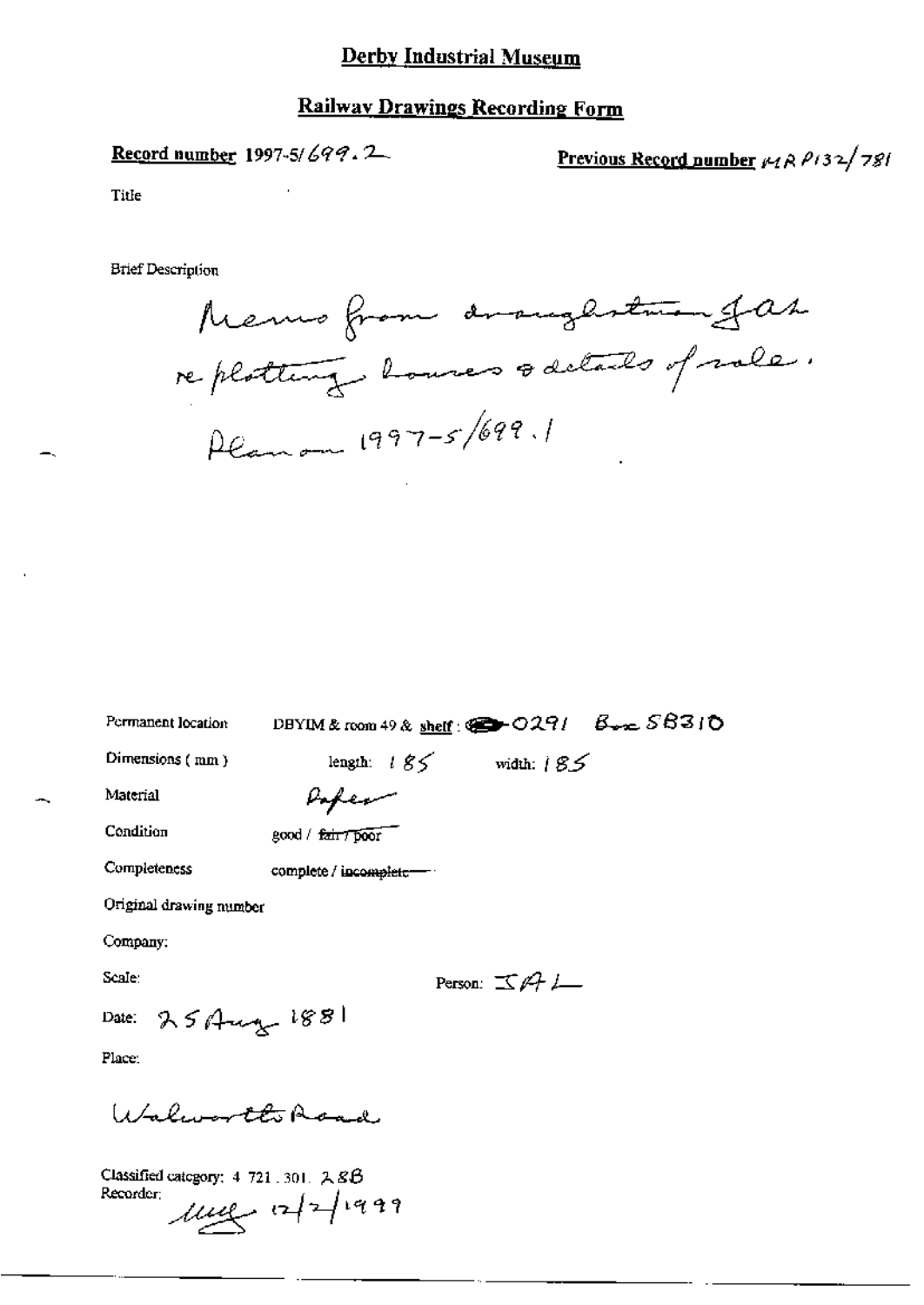## **Derby Industrial Museum**

# **Railway Drawings Recording Form**

#### Record number 1997-5/142-

A.

Title  $\ddot{\phantom{a}}$ 

Previous Record number 
$$
MAP132
$$
 / 149

**Brief Description** 



| Permanent location                     | DBYIM & room $49$ & shelf : 6 $\frac{6}{3}$ |  |  |  |
|----------------------------------------|---------------------------------------------|--|--|--|
| Dimensions $(mn)$                      | leagth: $365$ width: $335$                  |  |  |  |
| Material                               | Refer on fabric                             |  |  |  |
| Condition                              | good / fair / poor                          |  |  |  |
| Completeness                           | complete / incomplete                       |  |  |  |
| Original drawing number $6683$ , $216$ |                                             |  |  |  |
| MR<br>Company:                         |                                             |  |  |  |
| Scale: $i'' = i e H + i$               | Person:                                     |  |  |  |
| Date:                                  |                                             |  |  |  |
| Place:<br>Walworld Road, Newingl       |                                             |  |  |  |

Classified category: 4, 721, 301, 2-9 B Recorder:  $\mu$ Mg 16/9/97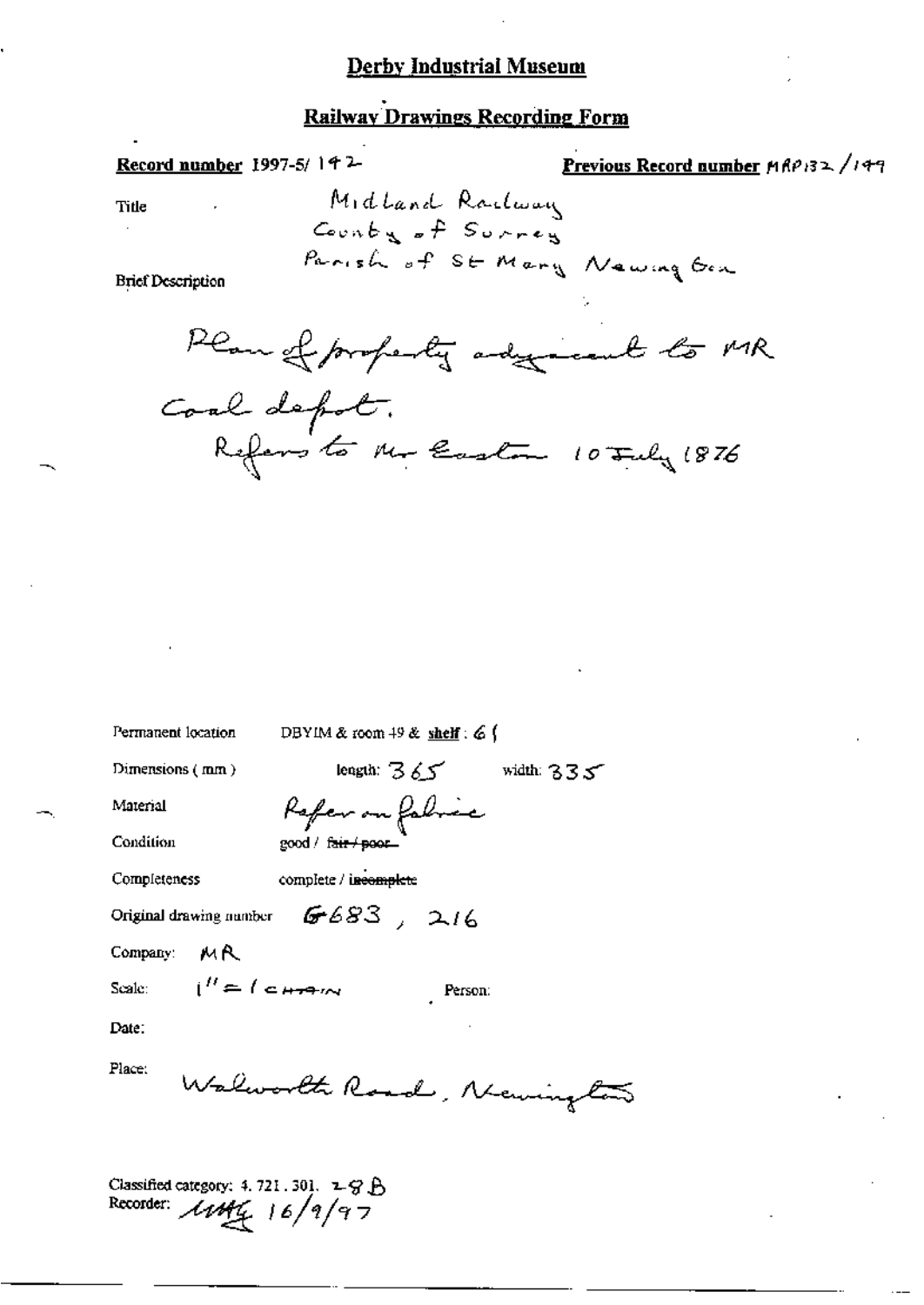## Record number 1997-5/942

Previous Record number MRP132/1040

Tiμc

ч.

**Brief Description** 

| Permanent location                       | DBYIM & room 49 & shelf : 1 그 ٩ |                        |
|------------------------------------------|---------------------------------|------------------------|
| Dimensions $(mn)$                        | length: 425                     | width: $315$           |
| Material                                 | Kaper                           |                        |
| Condition                                | good / Tair / poor -----        |                        |
| Completeness                             | complete / incomplete-          |                        |
| Original drawing number 21               |                                 |                        |
| Company: MR                              |                                 |                        |
| Scale: $\int^{\infty} 88 \, \text{FEET}$ |                                 | Person: $\epsilon = 0$ |
| Date: $1904-$                            |                                 |                        |
| Place:                                   |                                 |                        |

Walworth Road Landon

Classified category:  $4.721$ ,  $301$ ,  $2.8B$ Recorder: 1119 29/10/1999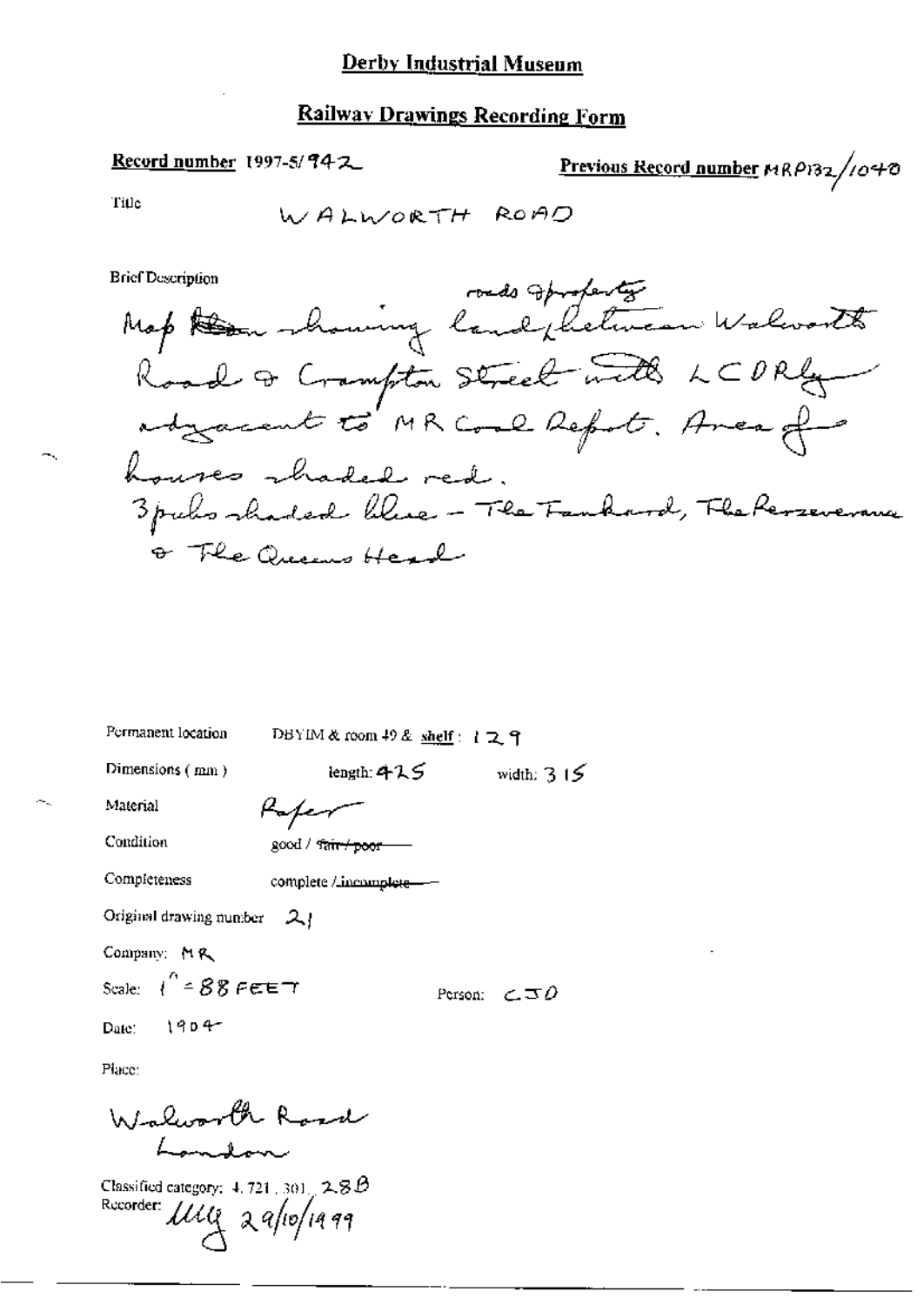#### Record number 1997-5/1181.1

Previous Record number

Title

MIDLAND RAILWAY

**Brief Description** 



| Perinanent (ocation           | UBYIM & room $\overset{33}{\bullet}$ & shelf: $569.9$ : |
|-------------------------------|---------------------------------------------------------|
| Dimensions $(mm)$             | length: $\beta$ 05<br>width: $52.5$                     |
| Material                      | Pofer on falme                                          |
| Condition                     | good / t <del>air / pear -</del>                        |
| Con pleteness                 | complete/incomplete Rear boardcorer missing             |
| Original drawing number       |                                                         |
| Company: MR                   |                                                         |
| Scale:                        | Person: W H C Class                                     |
| Date. <del>ピンキ</del> Jan 1920 | Entate Agent                                            |
| Place:                        | Devly                                                   |
|                               |                                                         |

Classified category: 4.721.301.31B,  $28c$ ,  $32E$ ,  $43B$ ,  $32B$ ,  $31C$ ,  $28B$ ,  $28D$ ,  $32A$ <br>Recorder:<br>  $\ell l l l l$ ,  $3\sigma/3/2\sigma v$ Recorder:  $\mu u_1$  30/3/2001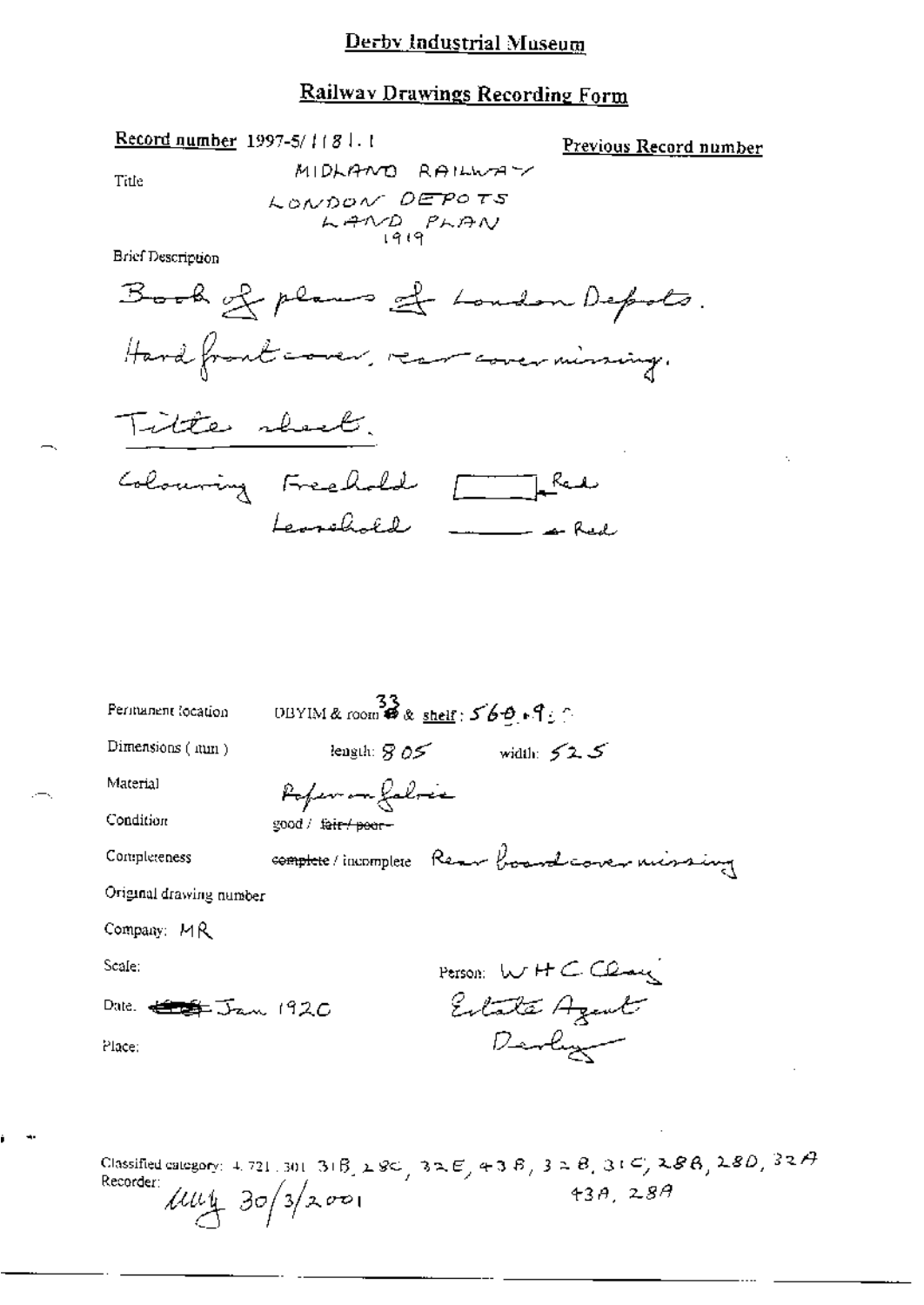### Derby Industrial Museum

# Railway Drawings Recording Form

Record number 1997-5/1181.2

Previous Record number

Title

Tibles of Acts

LONDON DETOTS

**Brief Description** 

Listed Acts covering 12 Reports with dates of Act & Royal Assent

| Permanent location      | DBYIM & room $\overrightarrow{\mathbf{3}}$ & shelf: $\overrightarrow{\mathbf{4}}$ $\overrightarrow{\mathbf{5}}$ $\times$ 60.9 |  |
|-------------------------|-------------------------------------------------------------------------------------------------------------------------------|--|
| Dimensions $($ :nm $)$  |                                                                                                                               |  |
| Material                |                                                                                                                               |  |
| Condition               | good / Bair 7 poor                                                                                                            |  |
| Completeness            | complete / incomplete -                                                                                                       |  |
| Original drawing number |                                                                                                                               |  |
| Company: M R.           |                                                                                                                               |  |
| Scale.                  | Person:                                                                                                                       |  |
| Date:                   |                                                                                                                               |  |
| Place:                  |                                                                                                                               |  |
|                         |                                                                                                                               |  |
|                         |                                                                                                                               |  |

Classified category: 4.721.301.31B,  $\lambda$ 8C, 32E, 43B, 32B, 31E, 28B, 28D, 32A Recorder:  $l$ leez  $30/3/200$  $43A,28A$